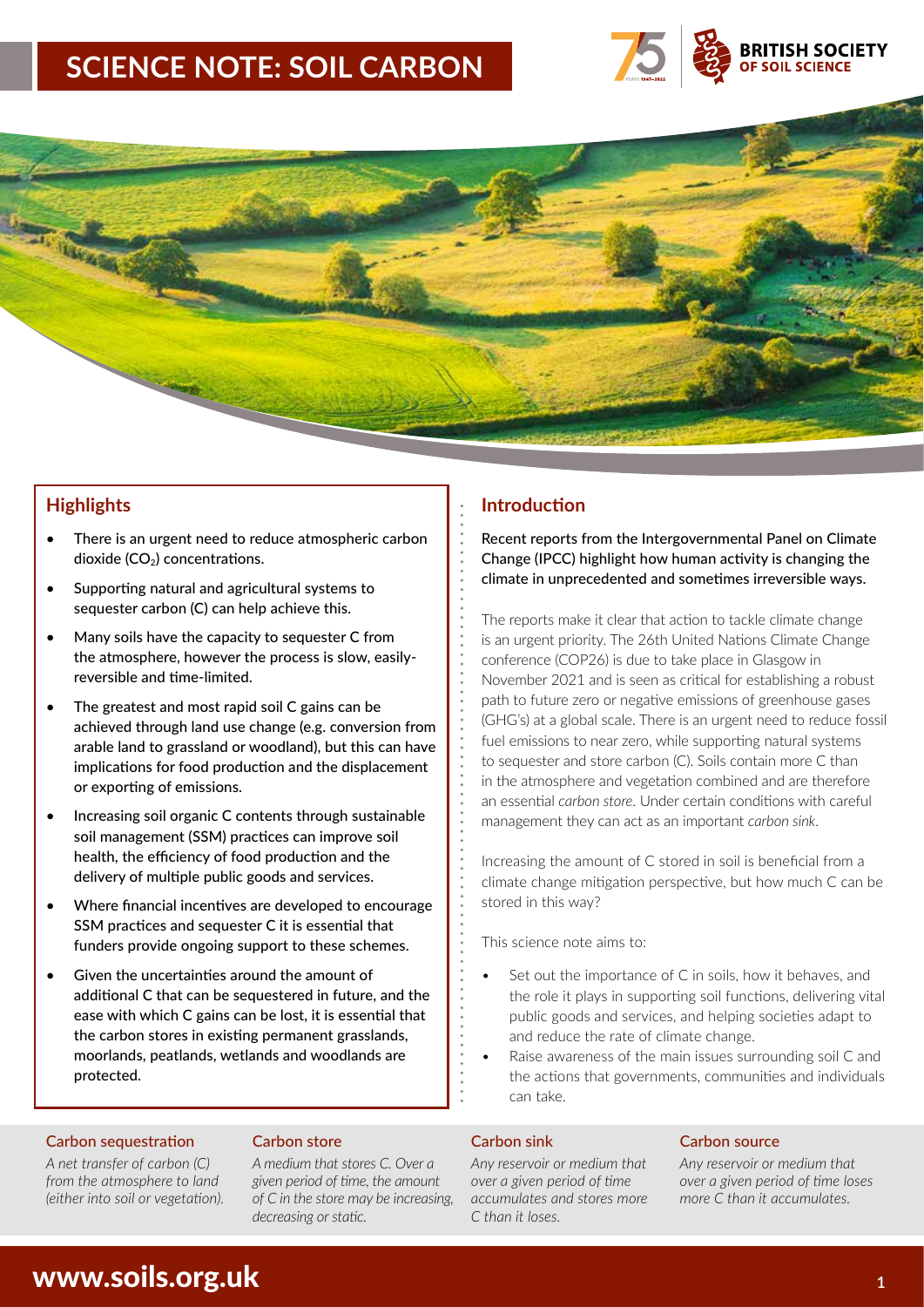



Figure 1: Carbon stocks and flows on land and in the oceans (adapted from Jenkinson, 2010 [1]). The numbers in bold are stocks in Gigatonnes (Gt) C: those in italics are flows in Gt C per year. Topsoil and subsoil stocks exclude peatlands.

## **What is soil carbon?**

C is the fourth most abundant element in the universe by mass after hydrogen, helium and oxygen, and is the primary basis of life on Earth.

The ability of C to form many bonds allows it to form large complex molecules that attach to other elements that are essential to life, such as nitrogen (N), phosphorus (P) and sulphur (S). These bonds also trap energy as a source of fuel for microorganisms.

**The soil C stock is around three times that of the atmosphere, at around 2,300 Gt (2.3 trillion tonnes) to three metres depth and 1,500 Gt in the top metre**

When plants, animals and microorganisms die and decompose, their remains form organic matter of which about half is C, and on land this combines with weathered minerals from rock (inorganic material) to form soil.

After the world's oceans, soil is the world's largest active C store, holding 80% of terrestrial C, which is almost three times the amount held in the world's atmosphere [2] [Figure 1].

**Carbon concentrations are usually smaller in sandy (light) soils and larger in clay (heavy) soils.**

Soil organic carbon (SOC) content varies enormously from less than 1% in desert soils to over 50% in peats but is typically less than 5% in most agricultural soils [3].

Deforestation and cultivation can reduce SOC by exposing it to the process of oxidation and conversion to  $CO<sub>2</sub>$  which is emitted into the atmosphere. Within soil ecosystems there is a constant exchange of C between SOC and the atmosphere, and these interactions and transformations are part of the global C cycle (Figure 2, page 3).

C is found in soils in two forms:

Soil organic carbon (SOC) - the living and dead components of organisms, including fine plant roots, root exudates, fungi, microbes and decomposing organic matter from plant litter or animal products such as manure.

# www.soils.org.uk **<sup>2</sup>**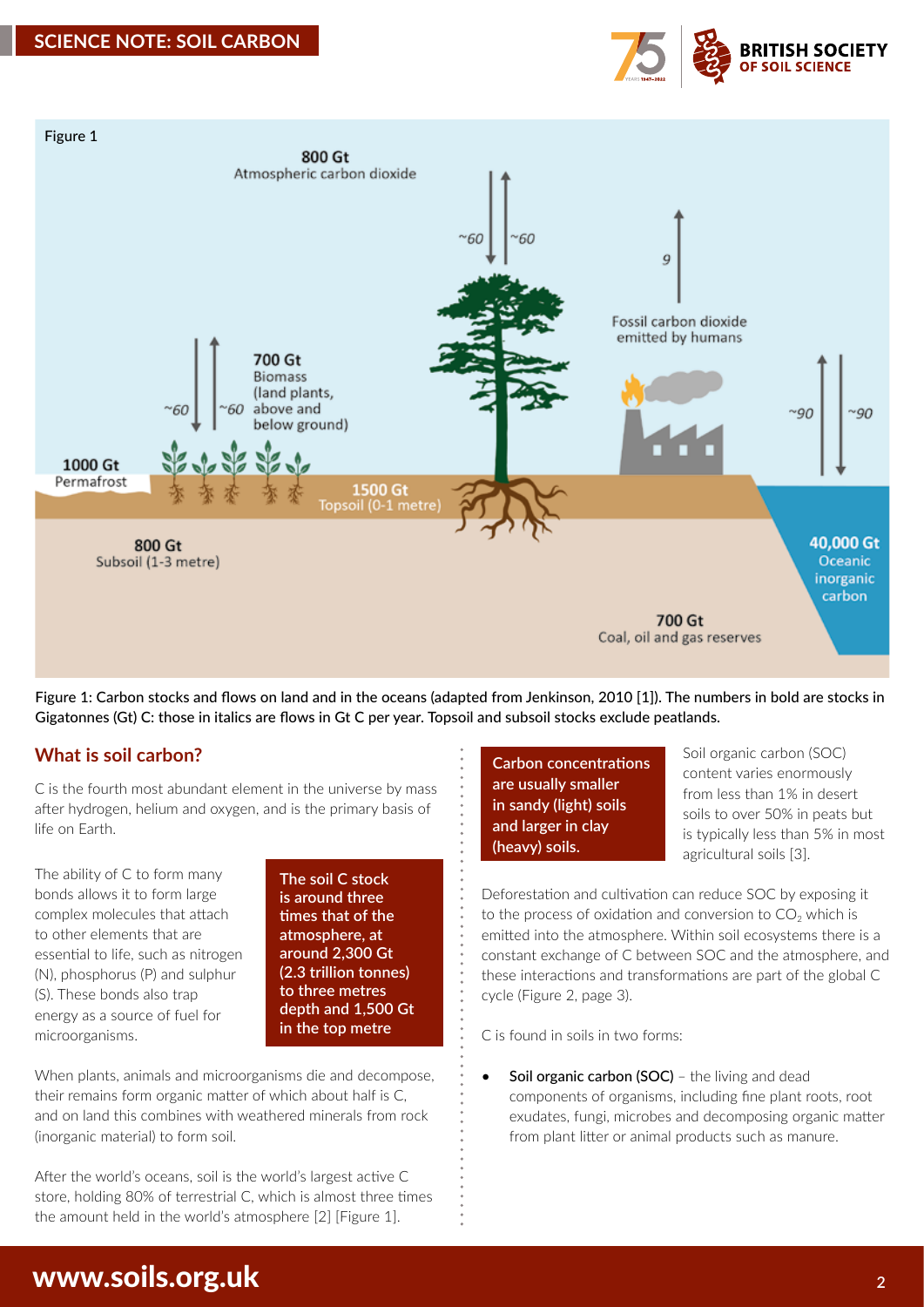

Soil inorganic carbon (SIC) – chemical compounds such as calcite or chalk (calcium carbonate:  $CaCO<sub>3</sub>$ ) [4]. SIC is generally more stable than SOC and accounts for approximately 38% of the total soil C pool. It is much more abundant in the low rainfall regions than in moist, temperate regions of the globe. SIC can also be added to soils in the form of amendments such as rock dust and could be a means of storing more SIC in soils. However, the full cycle and cost-benefit analysis of this emerging technique needs further consideration.

SIC is predominantly controlled by the weathering of C-based rock minerals (mostly underlying chalk and limestone in the UK) and it can essentially be considered to be a fixed constant for most temperate zone soils, notwithstanding the application of lime and other carbonate-containing mineral amendments in agriculture. For this reason, it is SOC that is the more dynamic fraction, being more responsive to management, and it is SOC that is the focus of this scientific note.

**Soil organic carbon (SOC) levels can be increased (or decreased) through changes in management, although it normally takes years to decades to bring about measurable change. Where SOC stocks are currently large e.g. under old grassland or forest, it is important to keep them and not lose them through changing land use. Long-term historical loss of SOC, (particularly in arable soils) offers a potential route for future C storage increases.**

**Soil carbon stocks and flows**

Carbon dioxide  $(CO_2)$  in the air is absorbed by plants through photosynthesis, creating biomass that is eventually deposited on or in soil as wood, leaf litter, root exudates and root material [Figure 1, page 2]. In well-aerated soils, most of the C in this plant debris is converted back to  $CO<sub>2</sub>$  by the activities of soil organisms (fungi, bacteria, etc.) through soil respiration, but a fraction is retained in soil and becomes stabilised to varying degrees. In temperate climates about one third of plant C entering soil is still present after one year. Integrated with the cycling of C is the cycling of important plant nutrients, which enhances soil fertility. As organic matter enters the soil, the soil organisms process it to mineralise the key nutrients into forms that are available to plants [5].

Soil conditions vary and in more extreme environments (such as very acidic, dry or wet) soil C turnover is reduced. For example, in waterlogged soils, with very low oxygen levels, decomposition is slow to non-existent and peat forms along with other 'saturated soil' (anaerobic) decomposition products, including methane  $(CH_4)$ , an important GHG [2]. Where these conditions are maintained for centuries, such as on upland bogs and lowland fens, peat accumulates over time. However, if these peats are drained, allowing air to enter, microbial respiration is reactivated and the peat C is emitted as  $CO<sub>2</sub>$  at rates in excess of 30 t CO<sub>2</sub>/ha/yr [6], although it will take many decades to lose all this stored C.

Plants also respire all the time (Figure 2) and use the sugar produced through photosynthesis to drive their metabolism in



Figure 2: A simplified representation of the carbon cycle in terrestrial ecosystems (adapted from Garnett *et al*., 2017 [7]).

# www.soils.org.uk 3**3 April 2018**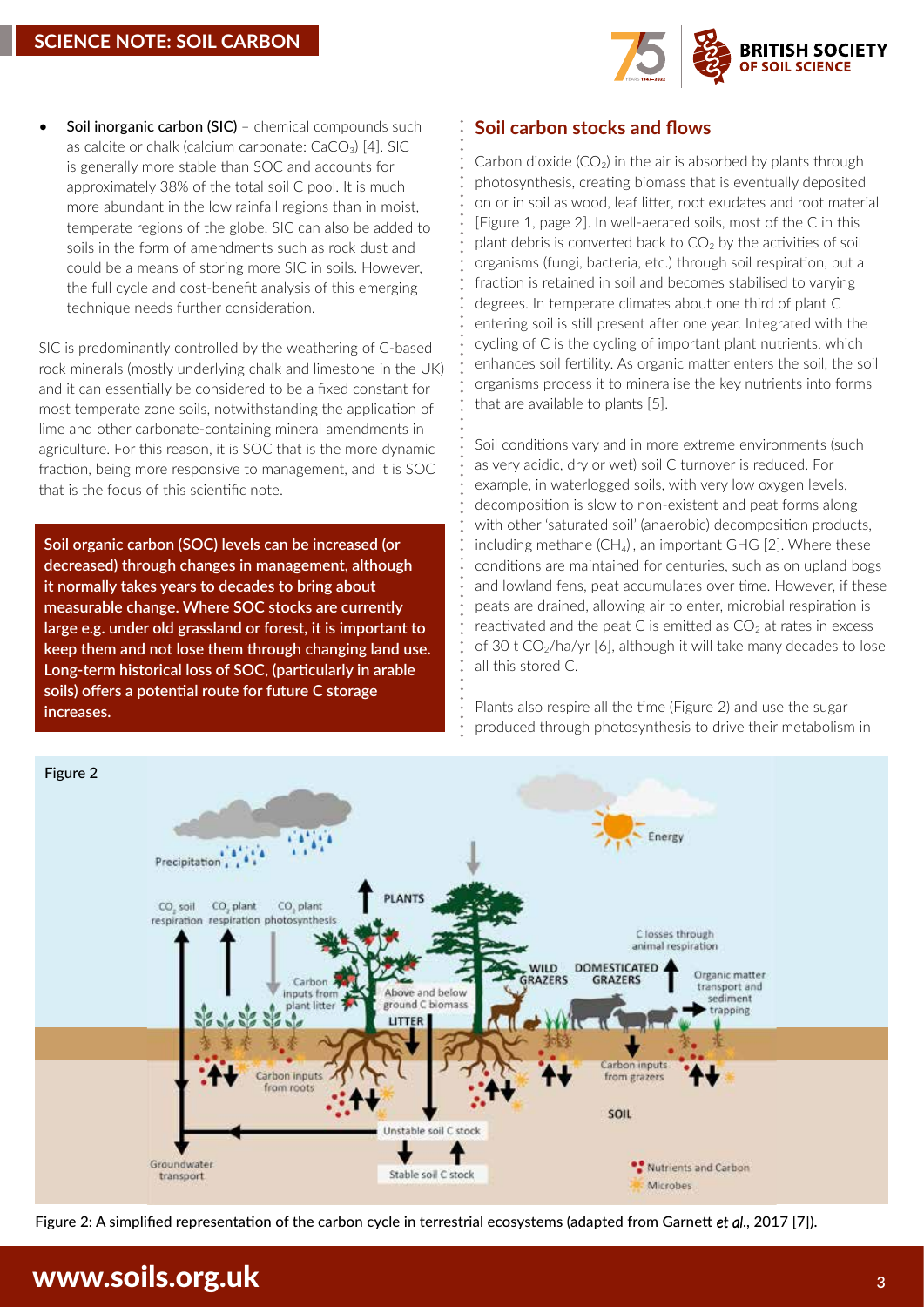

a process known as plant respiration. In stable ecosystems, and in many agricultural systems, which have not changed for decades, photosynthesis and plant/microbial respiration are in balance, with the overall effect on atmospheric  $CO<sub>2</sub>$  being zero.

However within these systems, in addition to respiration, C is removed through harvested crops and livestock products, and also through animal respiration and fermentation from ruminating cattle, sheep, goats and domesticated deer; and in addition to photosynthesis, C is returned to the land as crop residues, livestock manure (Figure 1), human sewage and food waste. Organic C can also be added to soils as biochar, a stable form of C that is a category of charcoal (See Biochar box). If the rate of C input is greater than the rate of decomposition, then the amount of C in the soil increases. The opposite is true where the rate of decomposition exceeds C input [5].

Humans have therefore had an important influence on the C cycle through the burning of fossil fuels (Figure 1), breeding of domesticated livestock on a large scale and replacing natural ecosystems with agricultural and urban land. All these activities have altered the balance of the *natural* C cycle to such an extent that in many agricultural systems the amount of plant and microbial respiration (due to a combination of bare soils and cultivation) exceeds the amount of photosynthesis, resulting in a gradual depletion of SOC. However, this depletion can be reversed through land use change and sustainable soil management (SSM) practices [8].

## **Biochar**

Biochar is the organic and inorganic C remains of organic material that has been heated in the absence of air (oxygen) to produce a form of charcoal. This heating or *pyrolysis* can prevent the C from degrading and returning to the air [9]. Biochar can also support soil fertility through nutrient and water storage and release, particularly in degraded soils. It can also stabilise heavy metals and promote pollutant immobilization. However, for the UK, the efficacy and GHG removal potential of biochar is limited by domestic biomass resource and prohibitively high costs, resulting in an estimated potential for biochar of no more than 6 to 41 Mt  $CO<sub>2</sub>/year$  [10].

As biochar composition varies depending on source material, processing, local climate and soil type, the timeframe over which biochar-C remains sequestered in the soil is uncertain. There is also a lack of long-term data, e.g. biochar crop yield response field experiments provide only four to five years of data, and glasshouse experiments are necessarily short-term [11]. Therefore, it is suggested that biochar should meet quality standards, be closely monitored and only used in specific targeted circumstances that maximise its benefits [9]. Although the use of biochar should be tightly regulated, where it is applied with care it has the potential to increase long-term soil C, at a greater rate than any other treatment or management technique [12].

# **Soil carbon functions [13]**

There are many reasons why we should be concerned about protecting or increasing the stock of C within soils [14, 15]. SOC has a profound influence on soil properties and functions that affect the production of food and fibre. It also impacts on the functions that soils perform for the wider environment such as regulating the flow and quality of water, providing clean air, filtering pollutants and contaminants, and supporting biodiversity. All functions which are often termed 'soil ecosystem services' (SES) are reliant on the turnover of SOC and are closely related to 'soil health' [15,16,17].

## **Soil organic C is an essential component of soil structure, function and soil life**

SOC is the energy supply that enables soil organisms to carry out their functions in a healthy soil. Together with soil microorganisms, SOC is a key

factor in the formation and stabilisation of soil structure – the system of aggregates (units of sand, silt and clay particles bound together) and the surrounding pore network (containing air and water) [18]. SOC can interact with soil particles (notably clay) to form small aggregates through various chemical and biological processes. The processing by soil microorganisms of organic matter that enters the soil from leaf litter or from roots produces substances which act as a glue (glomalin) to combine smaller aggregates into larger aggregates, making the aggregates more stable and resistant to external forces such as raindrop impact and cultivation [19]. The greater resilience of soil aggregates also stabilises the soil pore network, allowing the soil to carry out its functions of retaining water for plants, transmitting water down to the groundwater and, in the topsoil, allowing plant roots to grow without restriction and to access nutrients.

In general therefore, a soil with a greater SOC content has a more stable structure, is less prone to runoff and erosion, has greater water infiltration and retention, increased biological activity and improved nutrient supply compared to the same soil with a smaller SOC content [20, 21]. Even small increases in SOC can markedly influence and improve these properties [22].

## **Soil carbon stores and fluxes**

SOC is a key component of the global C budget and changes in stocks have implications for the mitigation or intensification of climate change. The largest stocks of soil C are found in nonagricultural soils with a peaty surface horizon (e.g. semi-natural grasslands, moorlands and wetlands), woodlands, peatlands, and uncultivated long-term agricultural permanent pasture, where it is important to protect the existing C stores [23, 24, 25]. Soil C sequestration represents an important mitigation route for climate change and is achieved largely by stabilisation rather than turnover of SOC.

# www.soils.org.uk **<sup>4</sup>**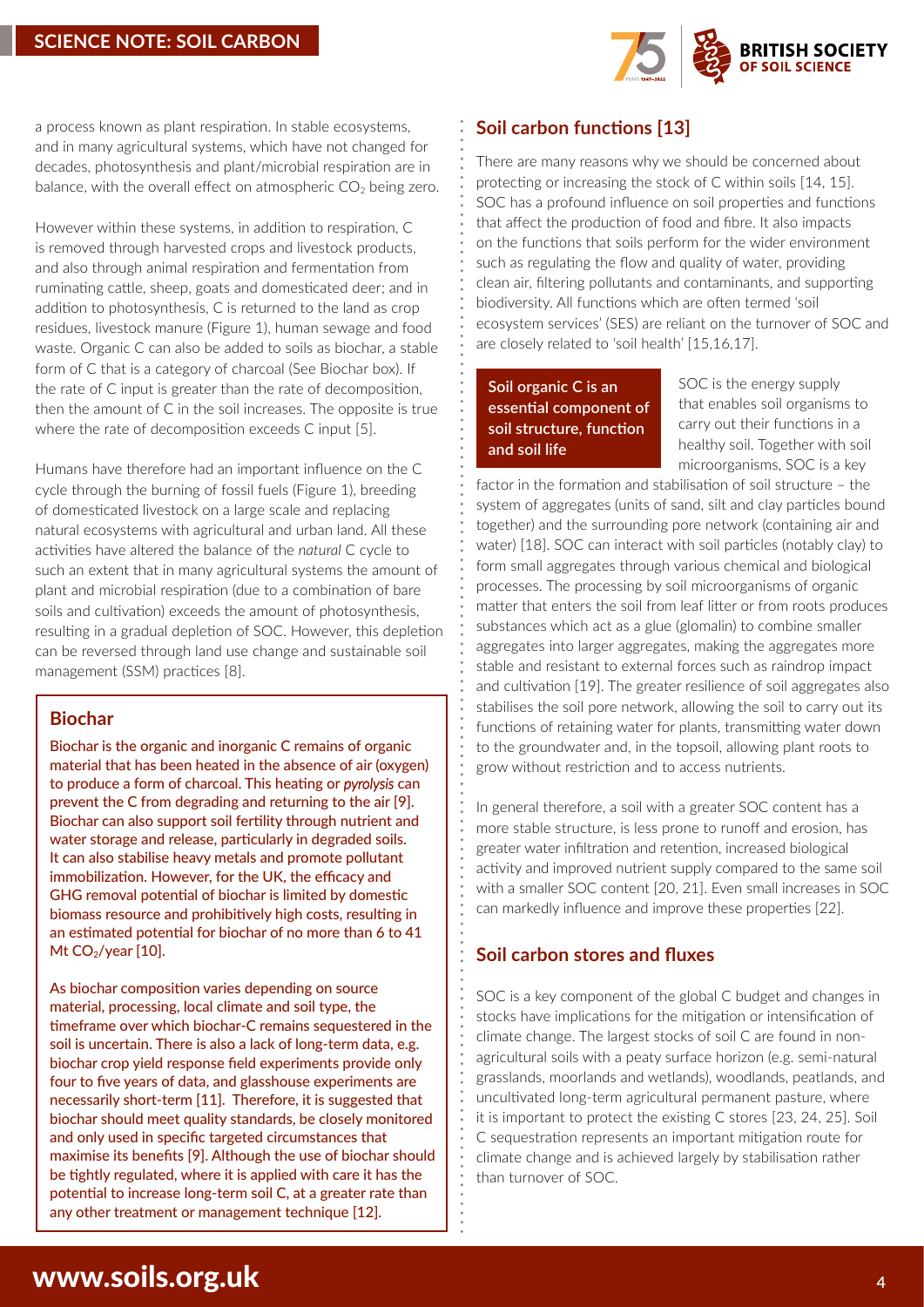

Although soils used for arable agriculture (annually cultivated) typically have smaller SOC contents than grassland or woodland soils, they are potentially more amenable to alteration through direct management interventions. Soil C stocks can be increased by either increasing inputs (e.g. crop residues, cover crops, use of organic materials, inclusion of grass leys in arable rotations) or decreasing losses (i.e. reducing oxidative losses to  $CO<sub>2</sub>$ , or particulate and dissolved organic content), via improved management such as reduced intensity tillage [26]. Significant long-term land use change (e.g. conversion of arable land to grassland or woodland) has by far the biggest impact on SOC, but is unrealistic on a large scale because of the continued need to meet food security challenges.

More practical approaches could be the inclusion of grass leys into arable rotations (i.e. arable soils being under grass for several years in a crop rotation). This may result in a more sustainable system with healthier soil, although the cycling of C will result in some GHG emissions, and the whole rotation crop productivity is decreased since there is no human-edible crop during ley years. Integrating livestock may displace some human edible crop production, emit more CH<sub>4</sub> (if ruminant livestock numbers are not reduced elsewhere), and the change in soil C stocks is small compared with that of land use change.

**Since changes to soil C occur over periods of many years, the financial benefits of soil C sequestration are normally based on modelled future soil C levels. Such models need to be relevant to individual soil types, land use and climate, and need to be accurately baselined through field measurements.**

Nevertheless, relatively small changes in C stock per unit area in arable agricultural soils may translate into substantial stock increases at the national or regional scale [27, 28]. There has been much discussion of the possibility of mitigating climate change through soil C sequestration [27]. However, changes in SOC are generally slow to occur and, because of the large background C in soils and the inherent variation, it is difficult to measure accurately.

Moreover, the process of soil C sequestration is often misunderstood, and can lead to an overestimation of the climate change mitigation achievable by using this route [28]. This is primarily because the quantity of C that can be stored in any soil is finite. After a positive change in management practice, soil C levels increase (or decrease) towards an equilibrium value (after 20-100 years or more) that is characteristic of the 'new' land use, management system and climate [21]. The relatively large annual rate of soil C accumulation in the early years after a major change in land use or management (such as a change from a conventional cultivated arable rotation to a reduced tillage system incorporating grass leys and cover cropping) cannot be maintained indefinitely and the annual rate of increase will

**When increased over time through altered management, soil C concentrations will reach an equilibrium state beyond which, no further increases are (naturally) possible.**

**Beneficial soil management approaches need to be continued beyond the equilibrium point to prevent returns to prior low C status.**

decline (eventually to zero) as the soil approaches its new equilibrium. The use of organic amendments in arable agriculture, such as composts and manures, is a practice that can increase SOC, but the supply is finite and there are costs incurred with such practices. It is therefore unlikely that the initial rate of increase in soil C following a change in land use /management practice will be sustained over the longer term (>20 years), as the new equilibrium level is reached.

In addition, C sequestration is reversible. Maintaining a soil at an increased soil C level, due to a change in management practice, is dependent on continuing that practice indefinitely. Indeed, soil C is lost more rapidly than it accumulates [29]. Also, to increase soil C levels, inputs of other elements such as nitrogen (N) and phosphorus (P) are needed. [30] The soil C, N and P cycles are intimately linked, and increasing soil C may affect the release of diffuse water pollutants (nitrate- $NO<sub>3</sub>$  & phosphate-P) and GHGs considerably more potent than  $CO<sub>2</sub>$  (e.g. nitrous oxide  $(N_2O)$  & CH<sub>4</sub>).

In other words, there is a risk of 'pollution swapping' where the reduction of one form of pollution increases another. Land use changes such as reafforestation and wetland creation may also result in deforestation and cultivation elsewhere to grow the food that is not produced in the C sequestration project (i.e. displacement) [31].

Despite these risks and limitations, there is scope for soil C sequestration to contribute to climate change mitigation, particularly on low C, degraded landscapes. It is equally important that this C sequestration is allied with retention of existing SOC stocks in non-agricultural and long-term permanent pasture soils. Maintaining or enhancing SOC levels can deliver a range of benefits not only for climate change mitigation, but also for soil quality and functioning which can make soils more resilient to the impacts of climate change (e.g. ability to cope with extreme events such as droughts and floods) and other global change factors [32].

# **Measurement, Monitoring, Reporting, Verification (MRV) and Valuing**

Sequestering additional C in agricultural soils is attracting interest from governments and industry as a way to meet climate change objectives and is leading to the development of schemes to pay farmers to adopt SSM practices. Such soil-focussed schemes do not yet exist in the UK, but equivalents have been running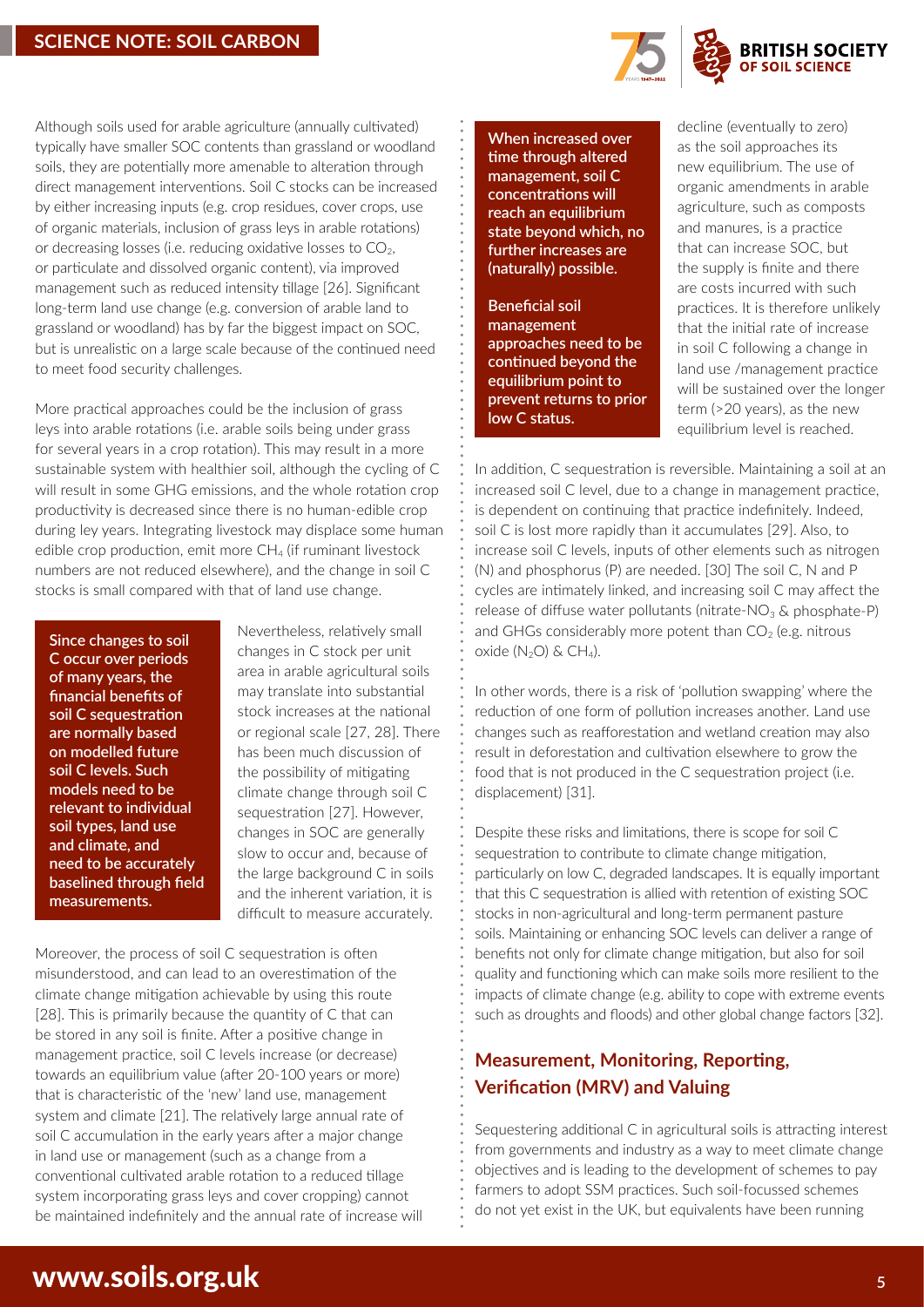

in Australia and Canada for a number of years [33] and the European Commission's Carbon Farming Initiative is due in 2021. The Australian Emission Reductions Fund (ERF) and Carbon Farming Initiative encourage the adoption of a number of land management strategies that result in either the reduction of GHG emissions or the sequestration of atmospheric  $CO<sub>2</sub>$ , while the Conservation Cropping Protocol in Canada provides payment for no-till cropping [34].

**Any financial mechanism based on soil C status needs to include mechanisms to accommodate situations where soil C:**

- **• has declined over an agreed sequestration period**
- **• has increased (relative to other soils of a similar type) prior to an agreed sequestration period.**

Setting up robust monitoring, reporting and verification (MRV) platforms for soil C is very challenging, due not just to variations in how changes in soil C are influenced by climate, land use and management in different agro-climatic regions, but also because it can be difficult to determine the baseline soil C content against which to judge (and pay for) the success of any sequestration initiatives [35]. The potential for future land management changes to cause captured C to be re-released from soils also means that monitoring has to be robust for the lifetime of any payment scheme.

Existing MRV protocols for soil C credits take different approaches to quantifying soil C and net removals of GHGs from the atmosphere. Some rely on soil sampling, some combine sampling with process-based modelling, while others rely on combinations of modelling and remote sensing [35]. Differences in the way protocols and C markets estimate sequestration make it difficult to be confident that climate benefits have actually been achieved – but the costs associated with direct measurement of soil C make it impractical as a long-term monitoring option [2], meaning that models and remote sensing become essential once a groundtruthed soil C baseline has been established. Ground truthing needs to take account of the high degree of variability between soil C contents even where soils are apparently similar across a field. An alternative is to simply link specific management practices to mean C sequestration potential within a set of given contexts.

Soil C sequestration provides a useful tool in global efforts to tackle GHG emissions, but the slow rate of change, the relatively small amounts that can be sequestered (e.g., in 2010 it was calculated that even the most extreme land use change scenarios in Great Britain would account for only c. 2% of national GHG emissions [36]), and the ease of reversibility in soil C gains present significant challenges with respect to measurement, monitoring and verification [5]. Stakeholders must be aware that a focus on soil C can have unintended consequences and should not be perceived as a 'quick fix'.

### **Conclusions and recommendations**

Climate Change is arguably the greatest challenge facing humanity and efforts are underway globally to reduce GHG emissions and to capture those that continue to be emitted.

The counterbalancing need, on the one hand, to remove C from the atmosphere and, on the other, to add C to soils, presents an obvious confluence. Soils are a significant reservoir of C, but land use changes over centuries have resulted in a proportion of that C being lost from many soils. Although present in both organic and inorganic forms, it is SOC and (more specifically) soil organic matter that is critical to the functioning and resilience of soils in countries such as the UK. This is why addressing historic C losses provides clear potential for improving soil quality and for future C sequestration in soils, which is leading to the development of monetised soil C sequestration schemes that can be built into governmental or corporate strategies to offset residual GHG emissions.

Increasing the SOC of degraded soils can significantly improve productivity and resilience, and SSM techniques such as reduced intensity tillage, residue management to maintain ground cover, the use of cover crops, and the application of bulky organic manures (e.g. compost) are commonly used to achieve this. Changing SOC concentrations with such techniques can however take decades, and gains can be rapidly reversed in the event of further land management changes. Further, increases in soil C will not continue indefinitely; rather C concentrations will reach new equilibria, which can themselves only be maintained by continuation of the favourable management practices. Equilibrium concentrations of C will vary depending on soil type, land use and climatic conditions. It is possible that in some circumstances the natural SOC store can be augmented to some extent through use of basalt minerals or biochar, which offer potential for longer term inorganic or organic C storage but the whole life cycle C costs of such techniques need to be considered with care before genuine sequestration benefit can be claimed. The source and chemical characteristics of biochars and rock dusts can also be problematic from both regulatory and environmental perspectives.

In the UK context, it is essential that historic SOC declines are addressed if soils are to function effectively, improving their resilience to increased temperatures, increased intensity of rainfall events and other inevitable effects of climate change. However, this essential requirement creates significant potential for abuse at a time when governments, corporations and individuals are increasingly keen to offset their C emissions through sequestration initiatives.

Although this Science Note is based on a UK perspective, we recognise that the same issues apply internationally and there is a need for action on a global scale.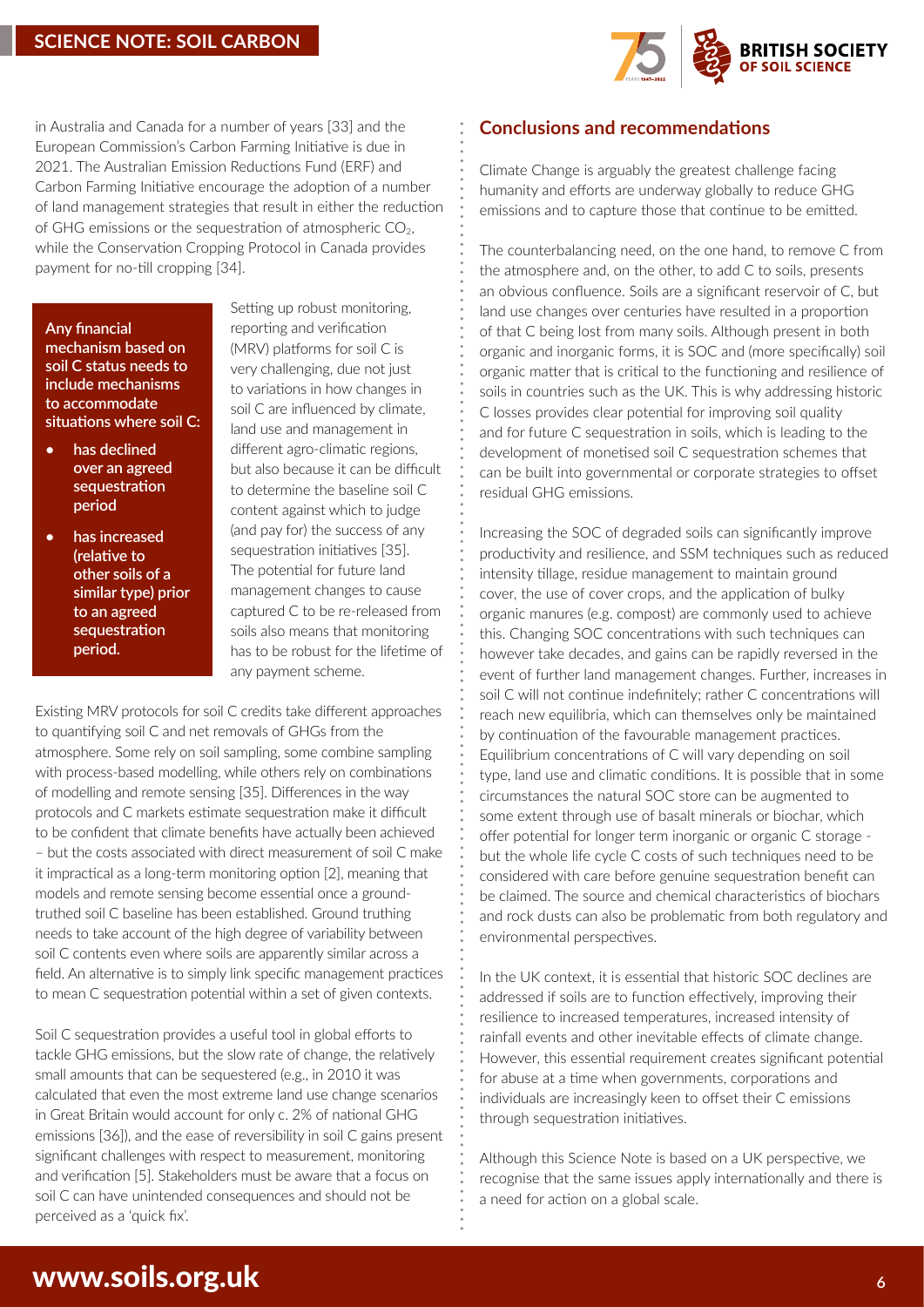

Based on the available scientific evidence, we recommend that:

- The C stores in existing permanent grasslands, moorlands, peatlands, wetlands and woodlands are protected.
- SSM practices are more widely adopted to increase SOC, to help mitigate existing GHG emissions, to improve soil health and resilience, and to protect and enhance the multiple public goods and services provided by soil.
- Where financial incentives are developed to encourage SSM practices it is essential that funders provide ongoing support to these schemes. This recommendation applies equally to any scheme claiming C sequestration in soils.
- Soil C concentrations should be periodically monitored. While modelling can be used to estimate future C stocks in specific soils, it is essential that these estimates are validated through soil testing at a network of representative field sites.
- Sequestering C in soils and vegetation, although important, must not distract from the urgent need to reduce CO2 emissions from the burning of fossil fuels. Failure to address the latter will render the former irrelevant.
- Attempts to overcome natural soil C equilibria through application of materials such as rock dust or biochar must consider the whole life C costs of such practices as well as ensuring that they do not impact negatively on soil quality through pH change, chemical contamination or other undesirable characteristics.

### Thank you to our contributing authors:

Paul Newell Price M. Fernanda Aller Anne Bhogal Deborah Crossan Lorna Dawson Andy Gregory Lewis Peake David Tompkins

### Acknowledgements

We would like to thank Prof. David Powlson and Prof. Pete Smith for reviewing the Science Note and Sarah Garry, BSSS Executive Officer, for managing the process.